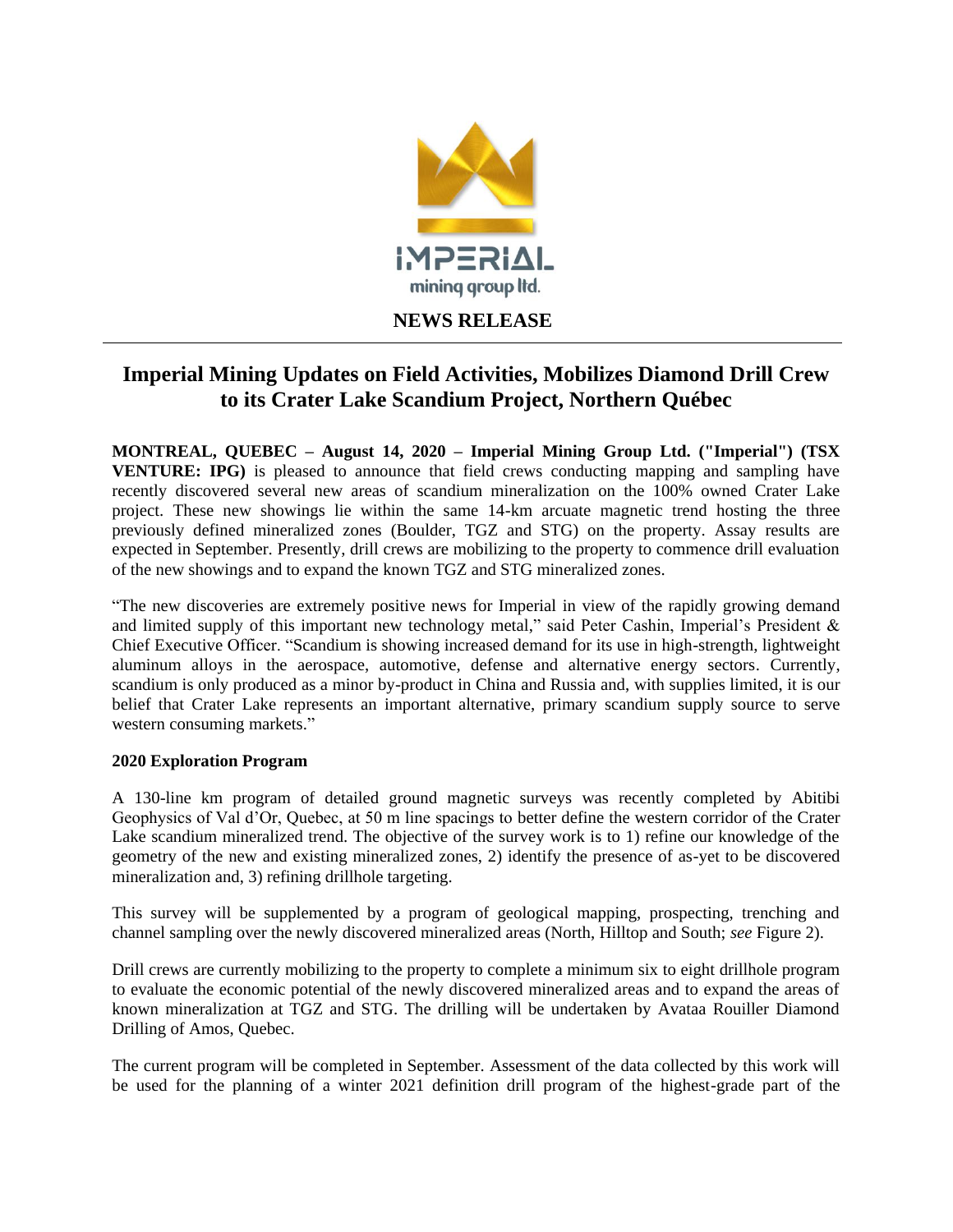mineralized trend. A NI43-101 resource estimate will be prepared from the results of the definition drilling for anticipated Q2 2021 completion.

#### **Crater Lake Exploration History (2007 to present)**

Crater Lake was first explored in 2007 as a rare earths prospect by Quest Rare Minerals Ltd. ("Quest"). This early work led to the identification of the "Discovery Outcrop" which **returned up to 9.0% rare earth oxides plus yttrium ("REE") and up to 1,000 g/t (0.1%) scandium ("Sc")**. An airborne geophysical survey completed in 2008, identified a strong, concentric, six-km diameter magnetic anomaly, defining the host Crater Lake Ring Dike Complex. The scandium is associated with a distinct, highly magnetic layer of mafic rock within this intrusion.

In 2014, Quest drilling intersected a 225m long Sc bearing zone (Boulder Zone) within a thick, highly magnetic, mafic intrusive layer (Figure 2) returning up to **167.8m grading 260 g/t Sc including 62.8 m grading 304 g/t Sc and including 27.6 m grading 351 g/t Sc**. These grades compare favourably with known Australian laterite scandium deposits which **grade between 260 to 410 g/t Sc**, some of which are advancing to pre-production.

In early 2019, Imperial completed a five-hole, 1,014 m diamond drilling program on the TGZ target. The drilling defined a wide mineralized zone measuring 500 m in strike and to a vertical depth of 200 m. Drilling returned impressive grades of **95.5 m of 314 g/t scandium oxide (Sc2O3), including 16.3 m grading 353 g/t Sc2O3 and 113.9 m of 310 Sc2O3, including 354 g/t Sc2O3 over 12.0 m**. The mineralized deposit remains open in all directions. In addition, channel sampling of exposed mineralized areas over the STG target returned lengths of **7.04 m grading 289 ppm Sc2O3 and 0.364% REE** adjacent to the magnetic high that defines the highest grade part of the target system, which is not currently exposed in outcrop.

## **Scandium and Rare Earth Markets**

The broader adoption of scandium in the aluminum alloys sector has been constrained by the limited availability of scandium in western commercial markets from the primary supply sources in China and Russia. The lack of reliable long-term supply sources to provide material for additional applications has also limited scandium market growth. This has resulted in much higher prices for Sc compared to competing alloy materials, such as titanium, and has limited its broader use. The current price of the metal oxide published by USGS indicates that it trades in a range of **approximately US\$2,000-4,000/kg for 99.99% purity**.

Scandium acts as a grain-refiner and hardener of aluminum alloys. Aluminum-scandium alloys combine high strength, ductility, weldability, improved corrosion resistance and a lower density. The combination of all these properties makes aluminum-scandium alloys well-suited for the aerospace, automotive and defense industries. Scandium-modified aluminium alloys is highly valued as an important lightweighting material as it is one-third the weight of steel and is 60 % of the weight of titanium alloys.

## **Qualified Person**

The technical content in this press release was reviewed and certified by Pierre Guay, P. Geo., Imperial's VP Exploration, a geologist and Qualified Person as defined under National Instrument 43-101.

# **ABOUT IMPERIAL MINING GROUP LTD.**

*Imperial is a Canadian mineral exploration and development company focussed on the advancement of its copper-zinc, gold and technology metals properties in Québec. Imperial is publicly listed on the TSX*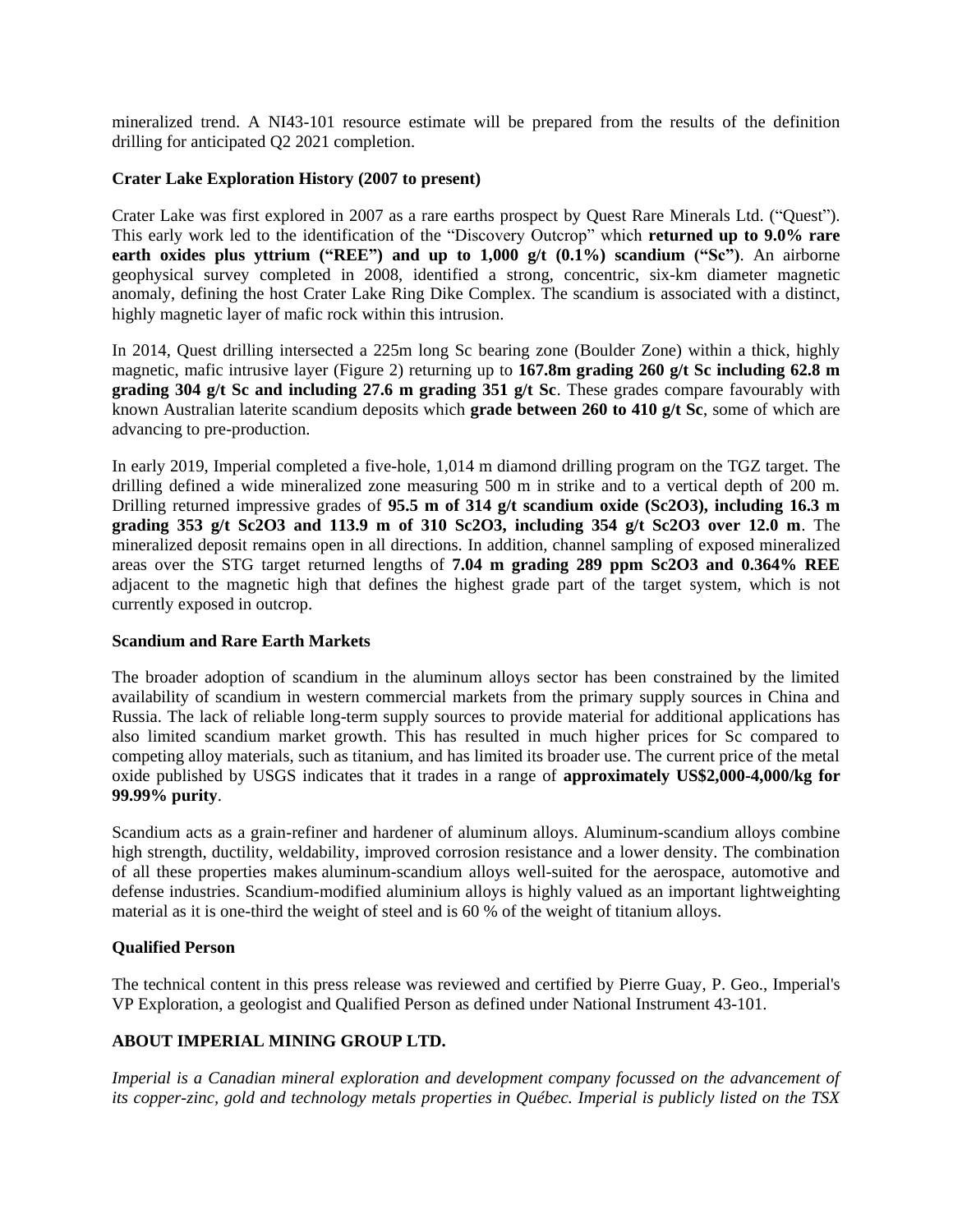*Venture Exchange as "IPG" and is led by an experienced team of mineral exploration and development professionals with a strong track record of mineral deposit discovery in numerous metal commodities.*

#### **For further information please contact:**

Peter J. Cashin President and Chief Executive Officer **Phone:** +1 (514) 360-0571 **Email:** [info@imperialmgp.com](mailto:info@imperialmgp.com)

CHF Capital Markets Cathy Hume, CEO **Phone:** +1 (416) 868-1079 x231 **Email:** [cathy@chfir.com](mailto:cathy@chfir.com)

**Website:** [www.imperialmgp.com](http://www.imperialmgp.com/) ; **Twitter:** @imperial\_mining ; **Facebook:** [Imperial Mining Group](https://www.facebook.com/Imperial-Mining-Group-123912795667445/)

*This press release may contain forward-looking statements relating to the Company's operations or to its business environment. Such statements are based on the Company's operations, estimates, forecasts, and projections, but are not guarantees of future performance and involve risks and uncertainties that are difficult to predict or control. Several factors could cause actual outcomes and results to differ materially from those expressed. These factors include those set forth in the corporate filings. Although any such forward-looking statements are based upon what management believes to be reasonable assumptions, the Company cannot guarantee that actual results will be consistent with these forward-looking statements. In addition, the Company disclaims any intention or obligation to update or revise any forward-looking statements, for any reason. We also do not commit in any way to guarantee that we will continue reporting on items or issues that arise. Investors are cautioned that this press release contains quoted historical exploration results. These are derived from filed assessment reports and compiled from governmental databases. The Company and a QP have not independently verified and make no representations as to the accuracy of historical exploration results: these results should not be relied upon. Selected highlight results may not be indicative of average grades.*

*Neither TSX Venture Exchange nor its Regulation Services Provider (as that term is defined in the policies of the TSX Venture Exchange) accepts responsibility for the adequacy or accuracy of this release.*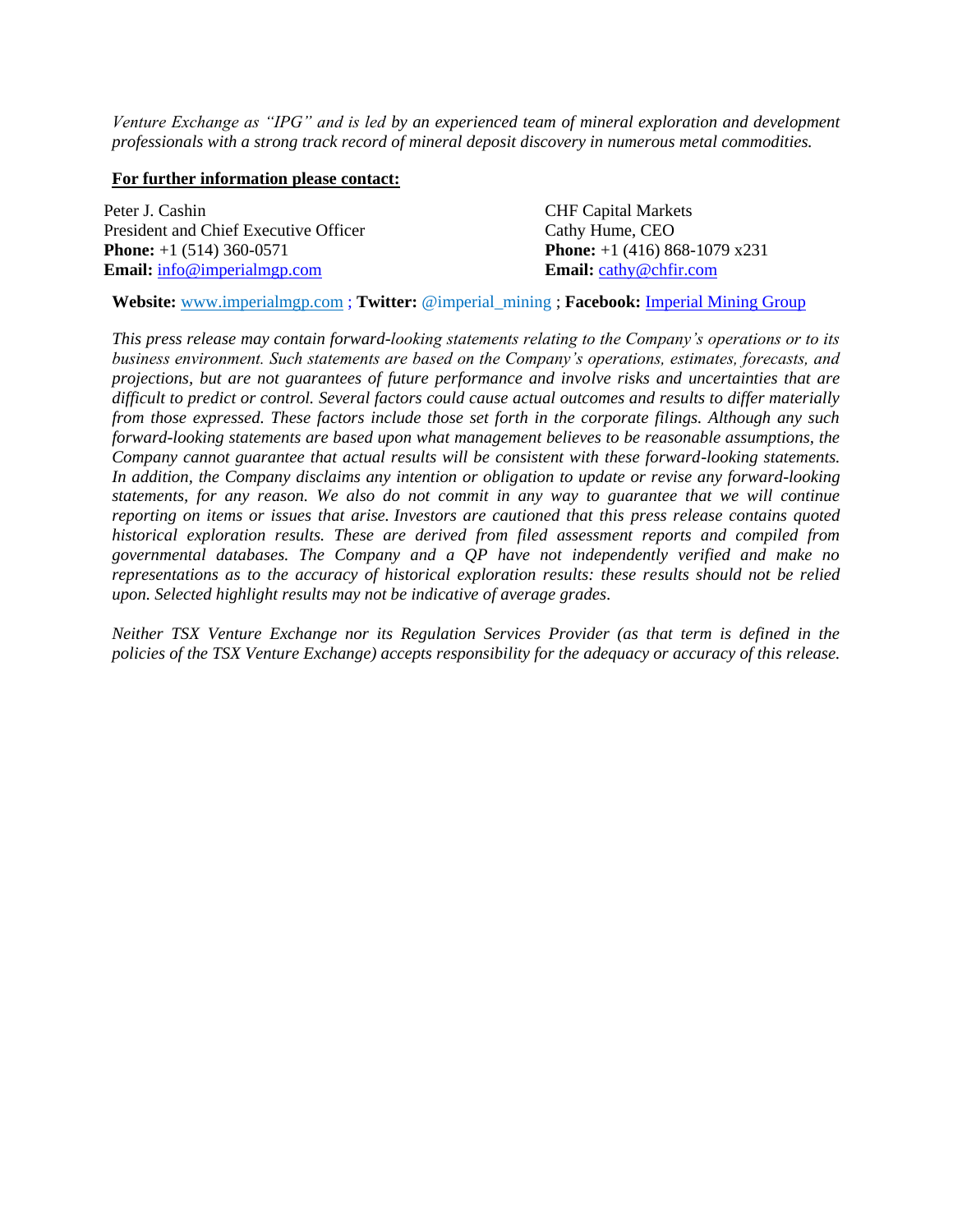

**Figure 1 – Crater Lake Property Location Map, Québec**